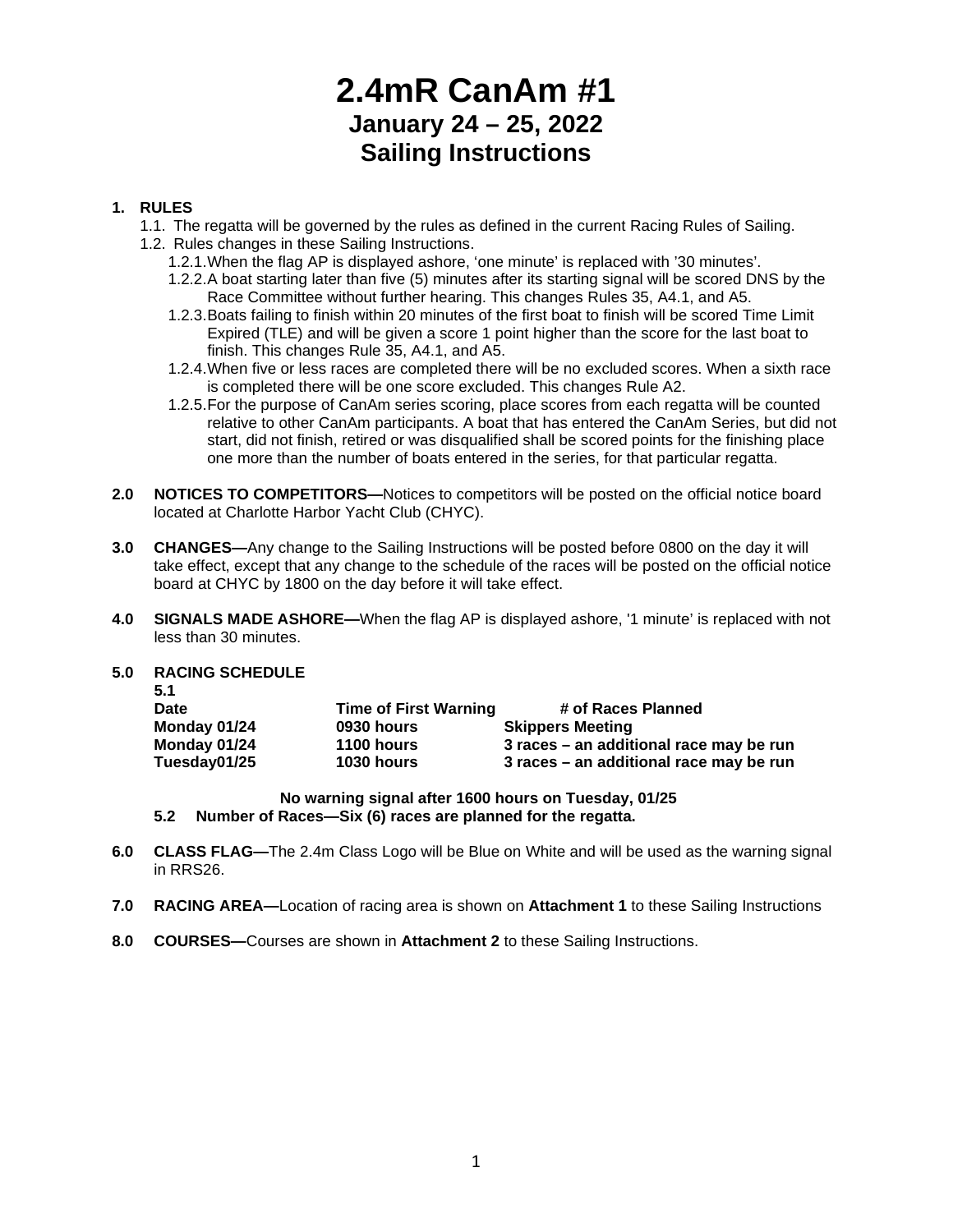#### **9.0 MARKS**

- 9.0.1 The port-end starting mark will be an ORANGE Ball.
- 9.0.2 The leeward finishing mark will be an ORANGE ball.
- 9.0.3 The windward finishing mark if needed will be a WHITE inflatable.
- 9.0.4 At the starting line, the race committee may attach an orange buoy to the starboard-end RC boat at or near its stern. If so, the starboard-end starting mark will be the combination of the RC boat and the buoy. A boat that touches the RC boat or the buoy (or passes between them) breaks RRS 31.1 (Touching A Mark).
- 9.0.5 The course windward mark will be a YELLOW inflatable. If a small ORANGE ball windward offset mark is in place, it must be rounded to port.
- 9.0.6 The course leeward mark(s) will be a RED cone(s).
- 9.0.7 A new windward mark defining a change of course will be a RED cone in its new position and no off set will be needed with a change mark.

#### **10.0 STARTING AND FINISHING LINES**

- 10.1 The starting line will be between a staff displaying an orange flag on the Race Committee signal boat on the starboard end of the line and the course side of the mark at the port end of the line.
- 10.2 The finishing line will be between a staff displaying a blue flag on a Race Committee boat and the course side of the finishing mark.

#### **11.0 THE START**

- 11.1 Each participant shall approach the RC Signal Boat on starboard tack and give its skippers name and sail number, and receive acknowledgment from the Race Committee, for check-in before the first race of each day.
- 11.2 Races will be started using Rule 26 with the warning signal made 5 minutes before the starting signal. A series of sound signals may be made as a courtesy approximately 1 minute before warning signal for the start of each race.
- **12.0 INDIVIDUAL RECALL—**The Race Committee may attempt to notify the boat or boats being recalled by hailing or broadcasting the sail number and/or name. Failure of a boat to see or hear recall notification or the timing and order of such hails will not be grounds for redress.
- **13.0 TIME LIMIT—**The time limit for the first boat to finish each race is 60 minutes.

#### **14.0 PROTESTS AND REQUESTS FOR REDRESS**

- 14.1 At the finish of the race or after withdrawal from the race, a boat lodging a protest shall inform the Race Committee of the name and sail number of the boat being protested and/or the skipper of the boat being protested.
- 14.2 Protest and redress forms are available at the Official Regatta Desk at CHYC. Completed forms must be submitted to the Official Regatta Desk Officer as soon as possible, and not later than the protest time limit for each day of racing.
- 14.3 The protest time limit is 60 minutes after the Race Committee Signal Boat docks. Docking time shall be determined by the Principal Race Officer.
- 14.4 Protest notices will be posted on the Official Notice Board at CHYC as soon as possible after the protest time limit to inform the competitors the time of the hearing to which they are a party.
- 14.5 All protest hearings will be held at the designated time specified in the official protest notices in the Commodore's Lounge at Charlotte Harbor Yacht Club.
- **15.0 BOAT WITHDRAWAL—**Any boat withdrawing from a race shall notify the Race Committee Signal Boat or Safety Boat.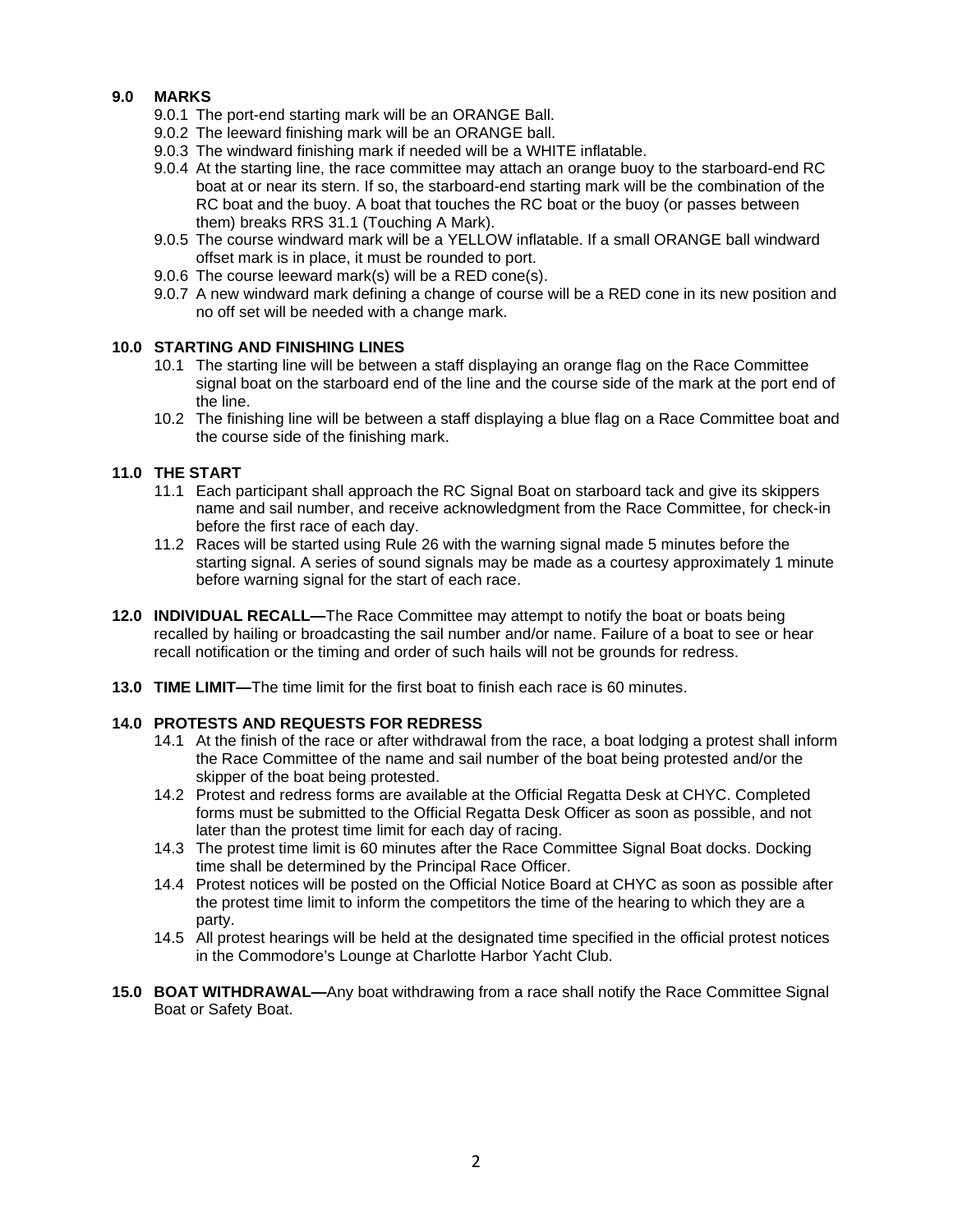#### **16.0 RADIO COMMUNICATIONS**

- 16.1 Will be VHF **72**
- 16.2 Except in an emergency, a boat shall neither make radio transmissions while racing nor receive radio communications not available to all boats. This restriction also applies to mobile telephones.

#### **17.0 SCORING**

- 17.1 The low-point scoring system of Appendix A will apply.
- 17.2 One (1) race is required to be completed to constitute a regatta.

**18.0 AWARDS—**Awards will be presented to the first, second and third places for the regatta.



### **ATTACHMENT 1 – Racing Area**